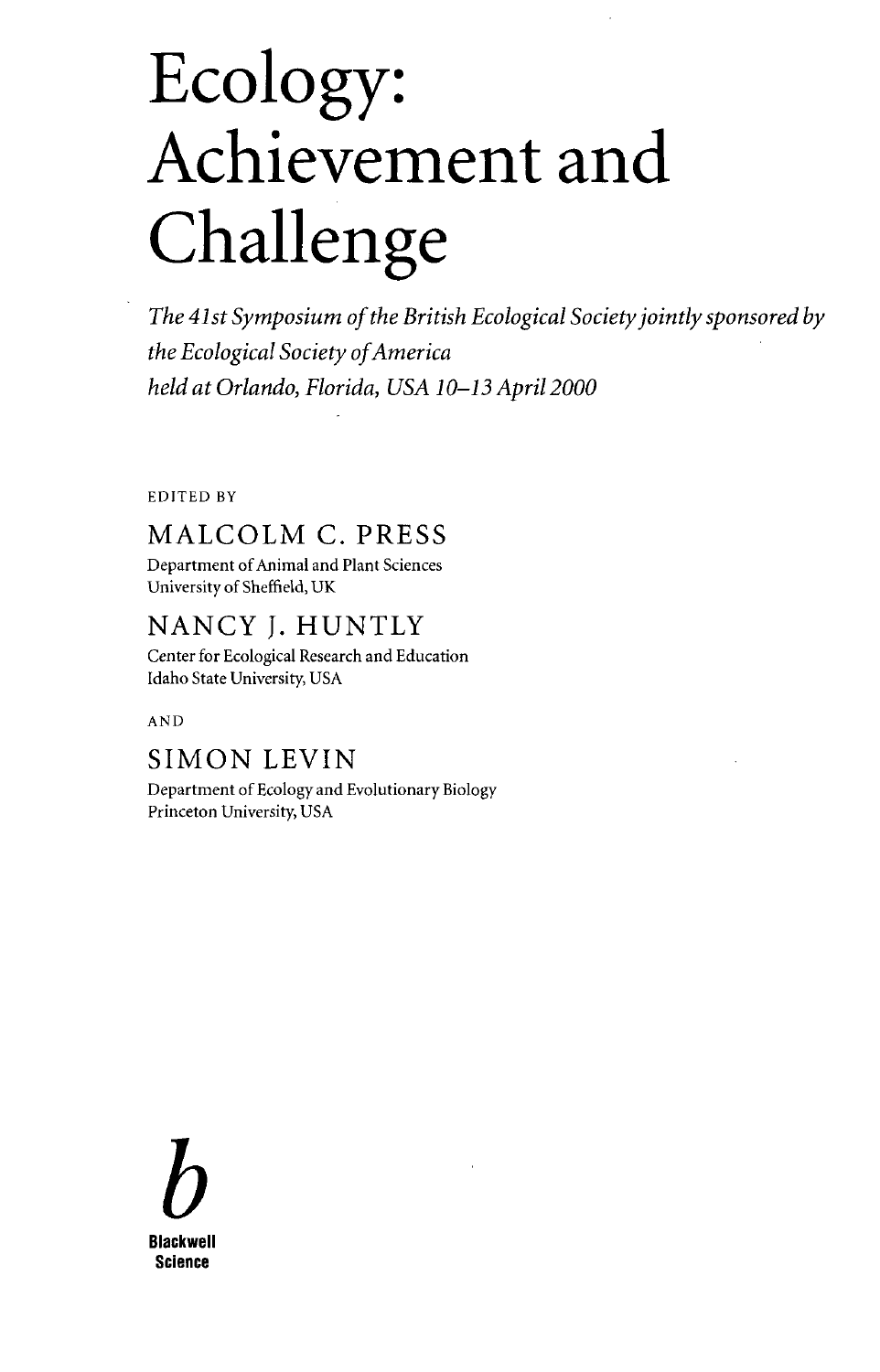## Contents

List of Contributors, vii

History of the British Ecological Society, ix

Preface, xi

#### **Part 1: Evolution and Population Biology**

- 1 Genetics and ecology, 3 *L Partridge*
- *2* Testing Antonovics' five tenets of ecological genetics: experiments with bacteria at the interface of ecology and genetics, 25 *R.E. Lenski*
- 3 Sociality and population dynamics, 47 *T.H. Clutton-Brock*
- 4 Studies of the reproduction, longevity and movements of individual animals, 67 *I. Newton*

#### **Part 2: Functional and Community Ecology**

- 5 Specificity, links and networks in the control of diversity in plant and microbial communities, 95 *A.H. Fitter*
- 6 Global change and the linkages between physiological ecology and ecosystem ecology, 115 *J.R. Ehleringer, T.E. Ceding and L.B. Flanagan*
- *7* Biodiversity, ecosystem processes and climate change, 139 *J.H. Lawton*
- 8 Plant functional types, communities and ecosystems, 161 *J.P. Grime*
- *9* Effects of diversity and composition on grassland stability and productivity, 183 *D. Tilman*